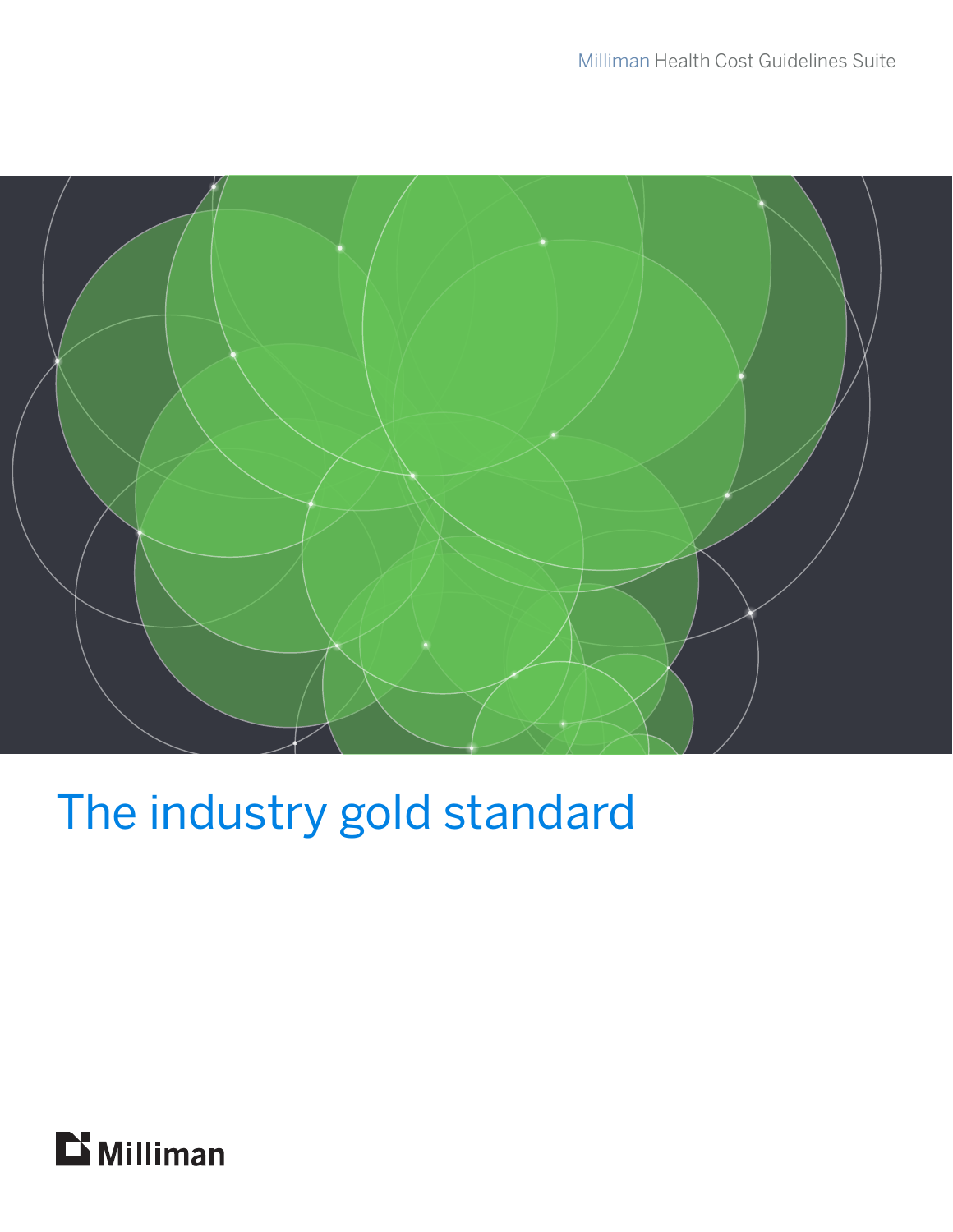#### Milliman's Health Cost Guidelines™ incorporate more than 70 years of research and consulting practice into an industry gold standard used by insurers, managed care organizations, and third-party administrators to estimate expected claim costs and model healthcare utilization.

Today, more than 100 risk-bearing entities rely on our proprietary methodologies and comprehensive data, compiled from published and unpublished, private and public data sources, to:

- · Model healthcare utilization
- · Adjust national average healthcare costs for specific geographic areas, benefits, reimbursement structures, and plan characteristics
- · Estimate claim costs

The Health Cost Guidelines are updated annually to address the latest trends and regulatory compliance issues. Milliman consultants, traditional health carriers, managed care organizations, third-party administrators, and state insurance departments rely on the Guidelines for customized, accurate product evaluation and pricing.

The suite consists of the following products:

- · Health Cost Guidelines–Ages 65 and Over
- · Health Cost Guidelines–Commercial
- · Health Cost Guidelines–Dental
- · Health Cost Guidelines–Reinsurance
- · Health Cost Guidelines–Prescription Drug Rating Manual
- · Health Cost Guidelines–HCG Grouper

The Health Cost Guidelines–Ages 65 and Over are used to adjust national average costs to specific geographic areas and are used to rate Medicare Advantage, Medicare Supplement, and retiree medical plans. The rating sections reflect the most recent Medicare payment systems and include the Retiree Medical Rating Model (RMRM), which was developed for use with the employer-based retiree medical rating section. A separate Prescription Drug Rating Model (RxRM) section provides for more detailed analysis of prescription drug costs and benefits. The models simplify the entry and calculation of many rating variables, such as cost-sharing provisions on selected benefits. The user can modify costs based on age/ gender mix, geographic area, trends, and other factors. Claim Probability Distributions (CPDs), on the basis of billed charges or Medicare allowed charges, are used to estimate the value of plan deductibles and out-of-pocket maximums.

The Health Cost Guidelines–Commercial include three volumes and two rating models: Commercial Rating Structures, Commercial Area Factors, Commercial Claim Probability Distributions, the Managed Care Rating Model (MCRM), and the Prescription Drug Rating Model (RxRM). The Commercial Rating Structures are used to determine utilization, charge levels, and claims costs for health benefits provided by traditional fee-for-service plans, alternative delivery systems (such as HMOs, PPOs, or systems using modified fee-forservice reimbursement methods), and freestanding or integrated prescription drug programs. The Commercial Area Factors are used to adjust national average costs to specific geographic areas and are used with the Commercial Rating Structures to develop area-specific claim costs. The Commercial Claim Probability Distributions help assess the value of deductibles, out-of-pocket maximums, and the effect of plan maximums and area factors by deductible level. The Managed Care Rating Model (MCRM) is a rating tool incorporating many rating variables and worksheets described in various sections of the Rating Structures, including the provider reimbursement worksheets and claim probability distributions. The Prescription Drug Rating Model (RxRM) incorporates the prescription drug rating section rating variables for a more detailed analysis of prescription drug costs and benefits. Various cost per prescription continuance tables can be used to model unit price variation and effectiveness (expected versus nominal).

The Health Cost Guidelines–Dental provide a flexible tool for determining estimated claim costs for a variety of dental programs. In addition to indemnity, managed care, and orthodontic rating structures, the product includes basic tables, negotiated reimbursement worksheets, trend factors, area factors, and Claim Probability Distributions. The Dental Rating Model (DRM) is a rating tool that simplifies plan rating and further claim cost development.

The Health Cost Guidelines–Reinsurance contains rating structures for reinsurance used with fee-for-service or managed care plans provided to commercial or Medicare enrollees. This product can be used to anticipate future claim levels, evaluate past experience, and establish relationships between health coverage levels. Features include worksheets for pricing both commercial and Medicare-based products, adjustment factors for dealing with the effects of trend leveraging associated with high deductibles, guidance on the impact of hospital efficiency on reinsurance costs, and the effect of catastrophic claims.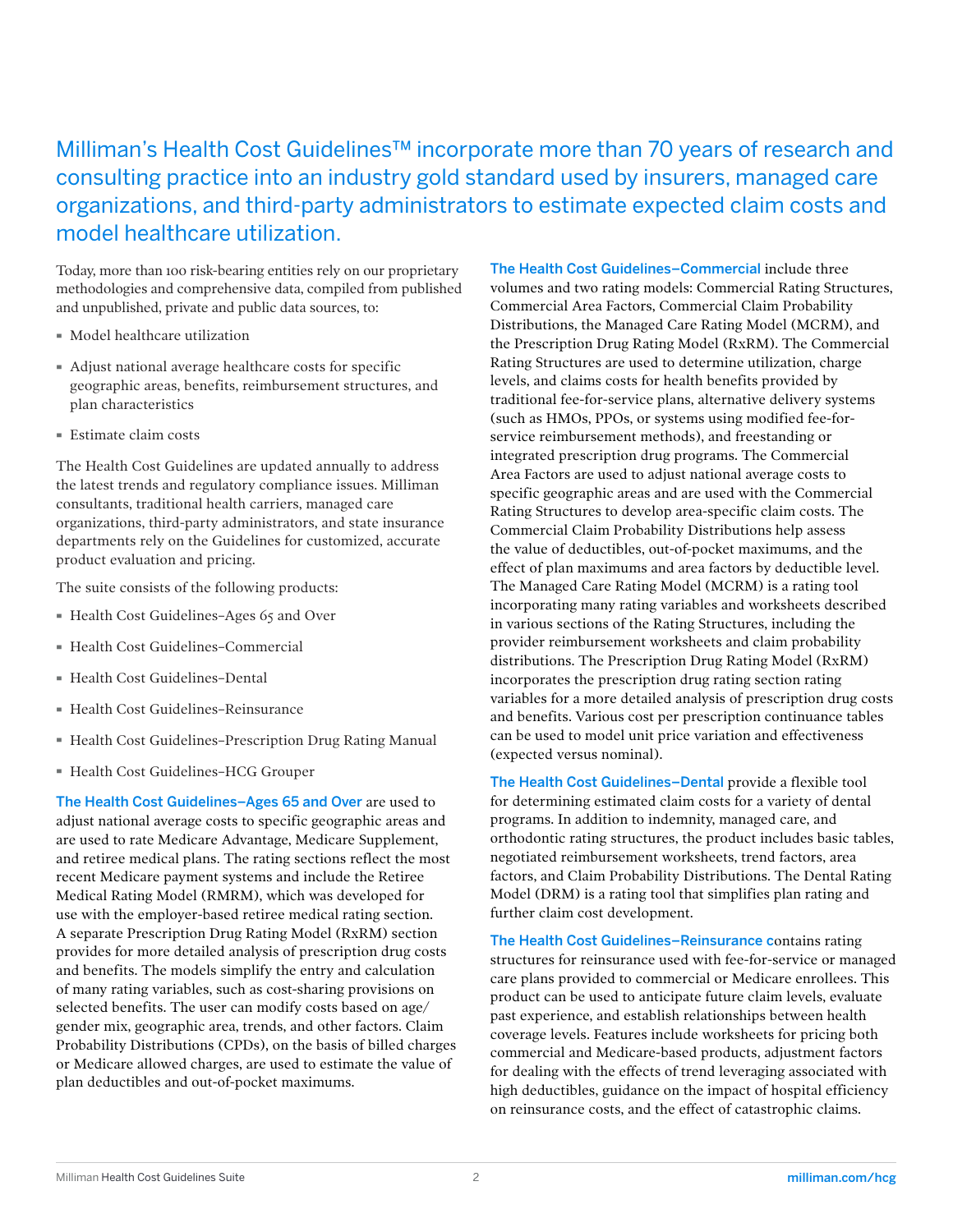#### The Health Cost Guidelines–Prescription Drug Rating

Manual (RxRM) can be used to determine claim costs for a wide variety of prescription drug benefit plans for either Commercial or Ages 65 and Over populations. This rating tool allows the user to quickly rate a multitude of benefit plan options with up to six formulary tiers by selecting rating variable inputs and calibrating to user experience if desired. A separate rating section provides a tool for modeling the cost of including some form of prescription drug coverage for Medicare-eligible beneficiaries. Claim probability, cost per prescription, and drug therapy class distributions also allow the user to develop estimates for a wide variety of benefit design and pharmacy cost management programs.

The Health Cost Guidelines–Grouper software categorizes medical and pharmacy claims data into the Milliman Health Cost Guidelines benefit service categories that can be used to analyze and benchmark medical utilization and cost. Enrollment and claims data is categorized using the Health Cost Guidelines definitions by hospital, surgical, medical, and other categories. The HCG Grouper software can be used to analyze cost and utilization for many different types of population data, such as product lines, lines of business, employer groups, primary care panels, disease populations, and others. Each line of claim detail is assigned an HCG service cost category for use in commercial, Medicare, or Medicaid analysis. Additionally, the Grouper applies a standard for counting utilization: e.g., number of admits, cases, days, procedures, scripts, and visits. An interactive cost model and data validation model is included with the HCG Grouper Software.

### The expertise you need to evaluate pricing.